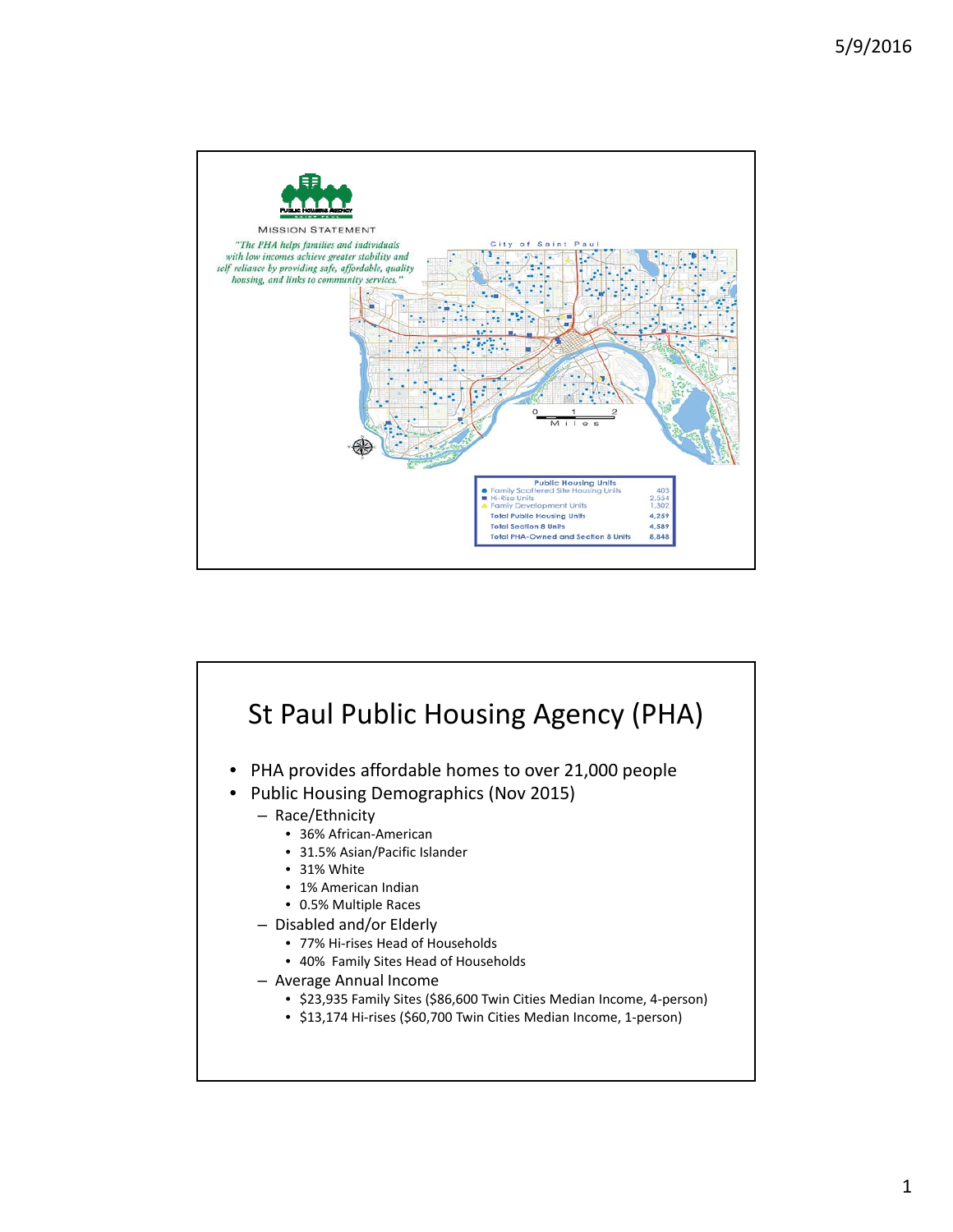## Resident Initiatives Dept **Partners in Opportunity** • 2014 – Agency restructured to  $\begin{tabular}{p{0.875\textwidth}} \textbf{+ MORE Multicultural School for}\\ \textbf{Enopowerment} \\ \textbf{+ Nice Random method \\ \textbf{+} Probsterity \\ \textbf{+} Probeterity \\ \textbf{+} Probeterity \\ \textbf{+} Probeterity \\ \textbf{+} Probderity \\ \textbf{+} NNeFjone {\it Dull of St. Paul PHA He Rises} \\ \textbf{+} NNeFjone {\it Dull of St. Paul PHA He Rises} \\ \textbf{+} NNeFjone {\it Dull of } C. \\ \textbf{+} NNeFjone {\it Dull of } C. \\ \textbf{+} NNeFjone {\it Dull of } C. \\ \textbf$ \* AARP Minnesota: Tax Assistance<br>\* Active Living Ramsey Communities<br>\* Allina Health form Resident Initiatives Dept \* Allina Health<br>
\* American Academy of Neurology<br>
\* American Academy of Neurology<br>
\* Empowerment Project<br>
\* Empowerment Project<br>
\* Association for Non-Smokers MN (ANSR)<br>
\* Association for Non-Smokers MN (ANSR)<br>
\* Bele Flot • Alicia Huckleby, Director • '…links to community services' Supportive services, resident • Bike Fixtation<br>• Boy Scouts<br>• Boys and Girls Club of the Twin Cities<br>• Bridging.org<br>• City of Saint Paul: Right Track Program<br>• Cycles for Change<br>• Dero Bike Racks<br>• Dero Bike Racks<br>• Dero Bike Racks economic development and self‐ sufficiency - Saint Paul Public Works Department<br>
- Saint Paul Public Works Department<br>
- Saint Paul Public Schools: Early Childhood<br>
Department Public Schools: Early Childhood<br>
- Family Education (ECFE)<br>
- Saccord Harvest Heartland<br>  $\epsilon$  Qcles for Change<br>and the state of the states of the Reads of the Reads of the Septen<br>term of the state of the state of the state of the state<br>of the state of the state of the state of the state of the state<br>of the st

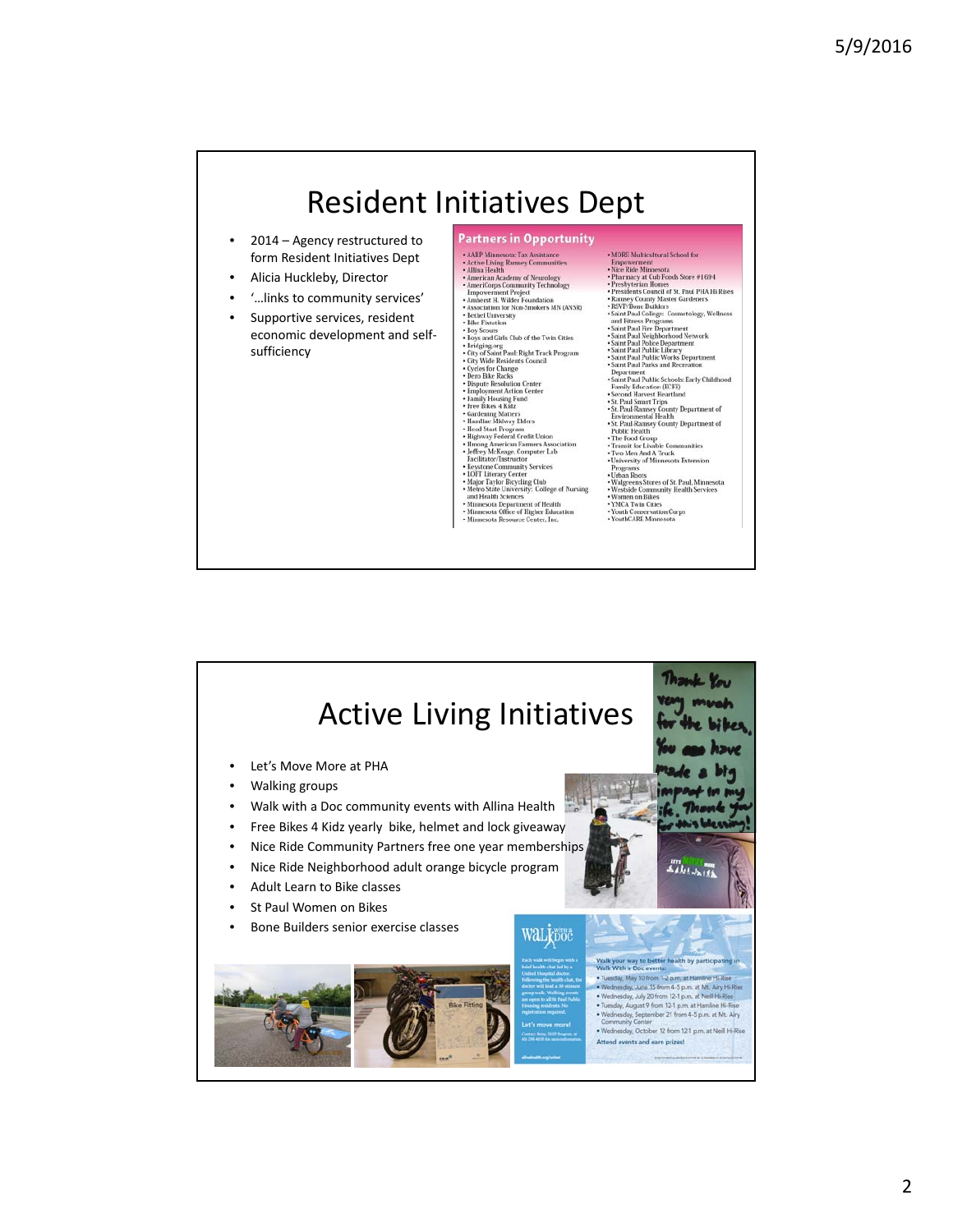